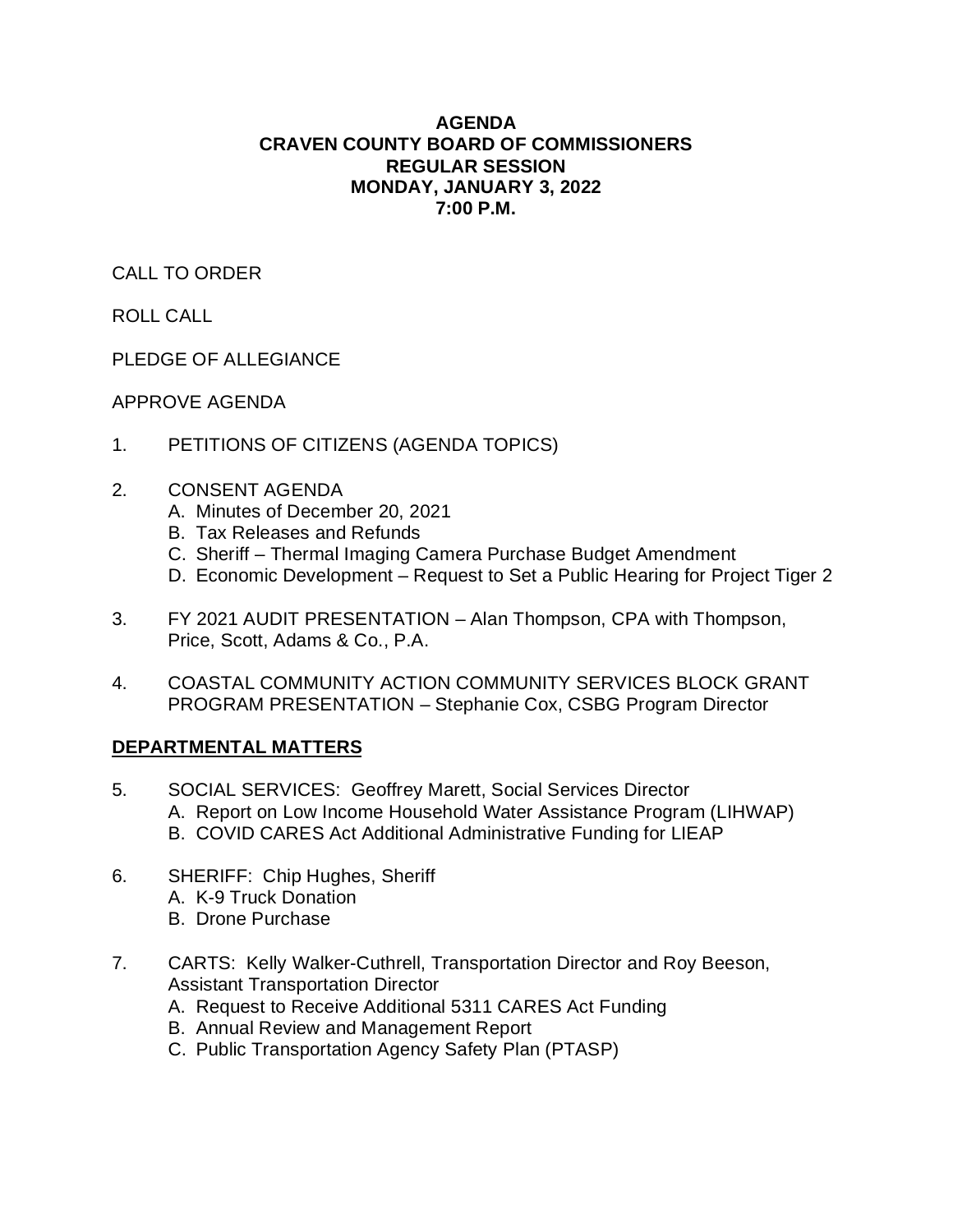- 8. APPOINTMENTS
- 9. PETITIONS OF CITIZENS (GENERAL TOPICS)
- 10. COUNTY ATTORNEY'S REPORT: Arey Grady
- 11. COUNTY MANAGER'S REPORT: Jack Veit
- 12. COMMISSIONERS' REPORTS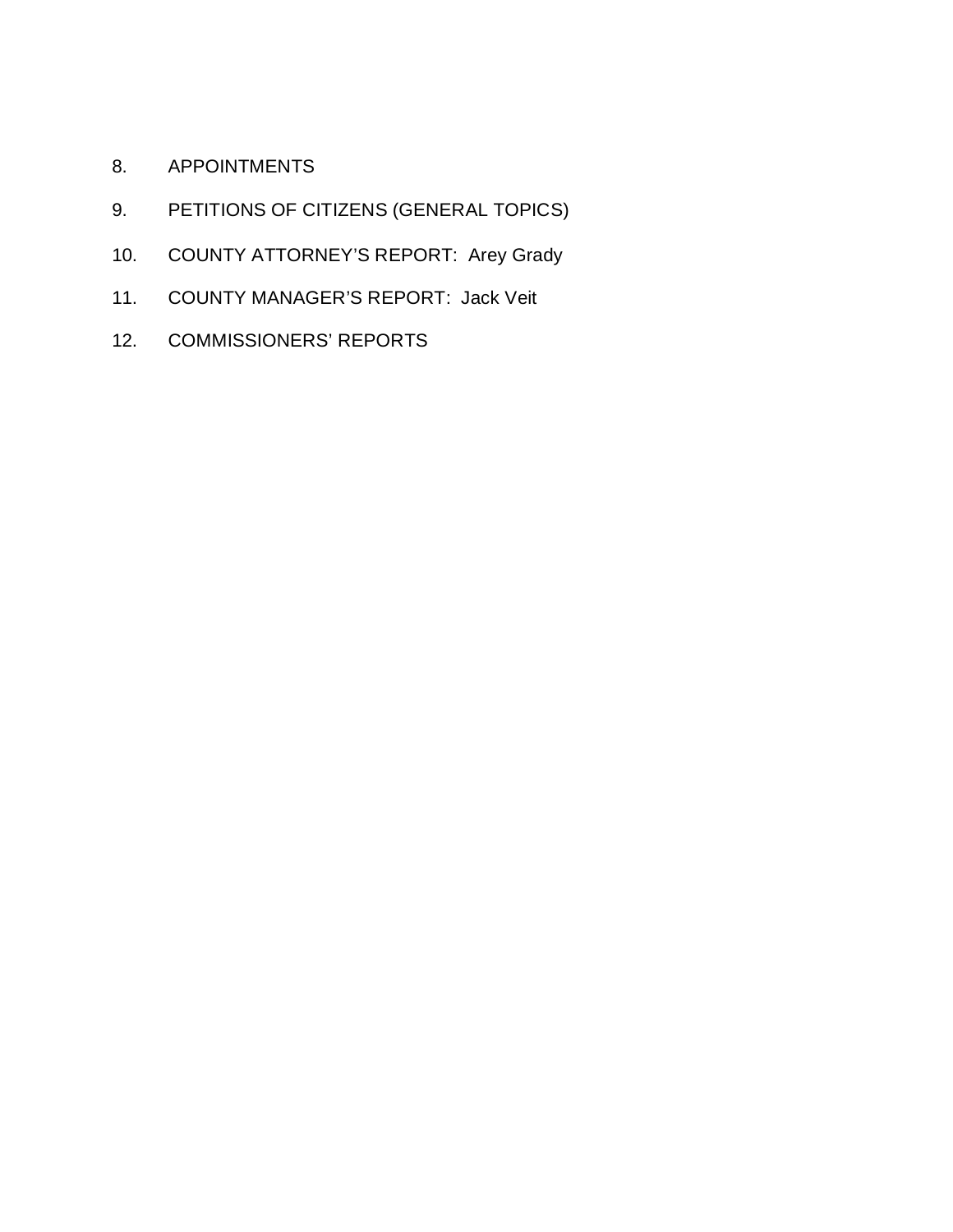**THE BOARD OF COMMISSIONERS OF THE COUNTY OF CRAVEN MET IN REGULAR SESSION IN THE COMMISSIONERS' ROOM OF THE CRAVEN COUNTY ADMINISTRATION BUILDING, 406 CRAVEN STREET, NEW BERN, NORTH CAROLINA, ON MONDAY, JANUARY 3, 2022. THE MEETING CONVENED AT 7:00 PM.**

## **MEMBERS PRESENT:**

Chairman Jason R. Jones Vice Chairman Denny Bucher Chairman George S. Liner Commissioner Theron L. McCabe Commissioner Thomas F. Mark Commissioner E. T. Mitchell Commissioner Beatrice R. Smith

## **STAFF PRESENT:**

Jack B. Veit, III, County Manager Gene Hodges, Assistant County Manager Craig Warren, Finance Director Arey Grady, County Attorney Nan Holton, Clerk to the Board Lauren Wargo, Assistant to the County Manager

## **STAFF ABSENT:**

Amber Parker, Human Resources Director

*Following the Pledge of Allegiance, County Attorney, Arey Grady, recited the following invocation:*

*Gracious and life–giving God, we come before You this day in the warm afterglow of the holiday season, after joyful gatherings with friends, family members and other loved ones and a time for recalling the blessings we have received. We are mindful and grateful for the many gifts You have bestowed on us, both as individuals and as a Nation and as a County, especially the gift of freedom, the gift of our abundant natural resources and the gift of opportunities to pursue our hopes and aspirations.*

*We pray for Your continued blessings on our Country and on those in positions of leadership and governance, especially this Board of County Commissioners. Bless all its Members with wisdom and understanding to discern how best to serve the people of these United States––to promote the common good, to provide for our County's security, and to work for justice and peace for all people.*

*Amen.*

# *Based upon the invocation given by Reverend David Godleski, S.J., at the December 26, 2013 session of the US House of Representatives*

Chairman Jones requested to amend the agenda by removing Item #4, Coastal Community Action Presentation. Commissioner Mark motioned to approve the agenda, as amended; seconded by Commissioner McCabe and approved unanimously.

## **PETITIONS OF CITIZENS (AGENDA TOPICS)**

There were no citizens that signed up to speak.

# **CONSENT AGENDA**

Chairman Jones requested to remove the December 20, 2021 Minutes from the Consent Agenda, to be brought back at the next meeting. Commissioner Mark motioned to approve the Consent Agenda, as amended, inclusive of the Tax Releases and Refunds *(Credits = \$8,922.97; Refunds = \$286.53)*, Sheriff – Thermal Imaging Camera Purchase Budget Amendment; and Economic Development – Request to Set a Public Hearing for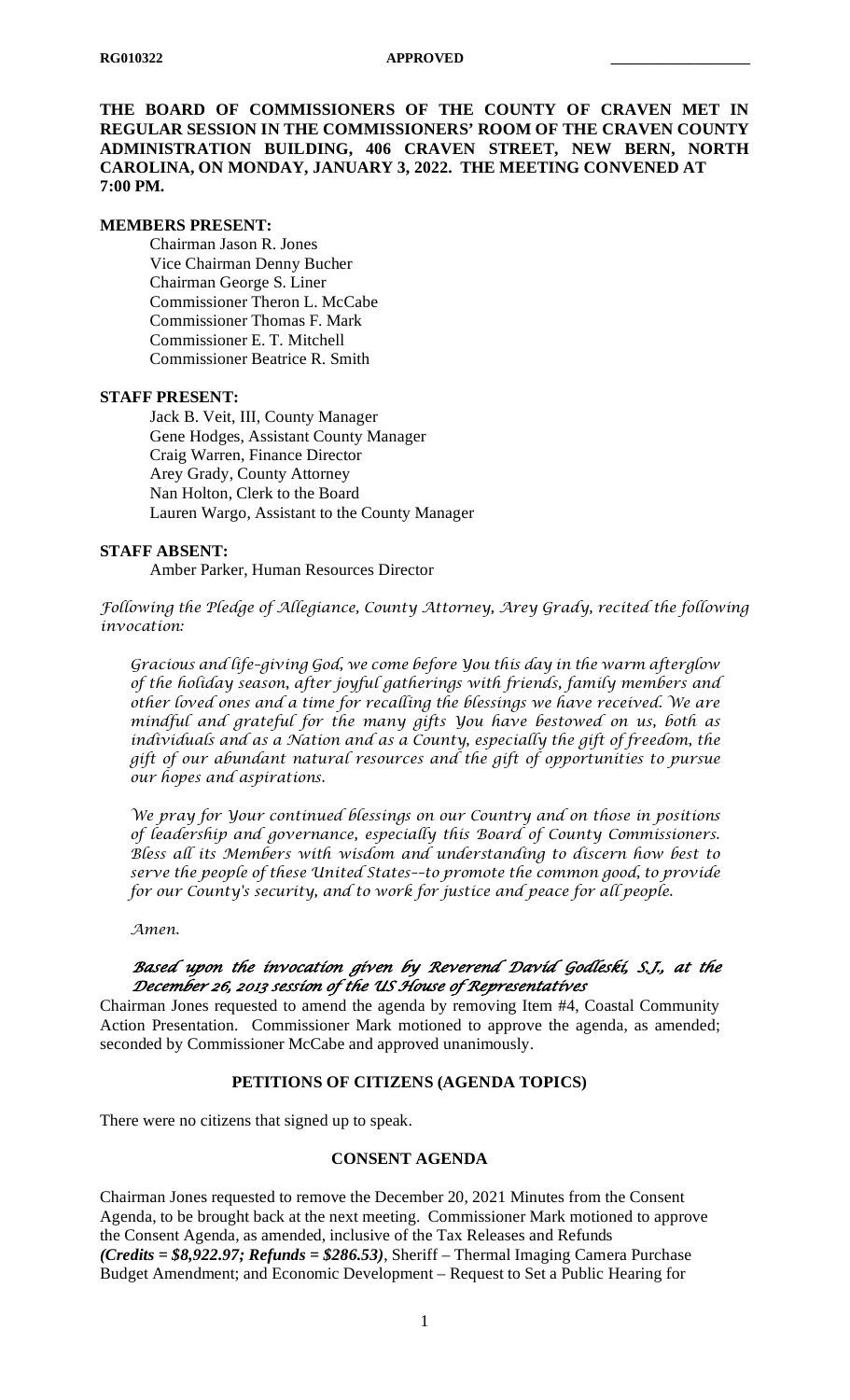Project Tiger 2 on Tuesday, January 18, 2022 at or after 8:30 am. His motion was seconded by Commissioner Mitchell and approved 7-0 in a roll call vote.

# *Sheriff's Office*

| <b>REVENUES</b>                     | <b>AMOUNT</b> | <b>EXPENDITURES</b>                           | <b>AMOUNT</b> |
|-------------------------------------|---------------|-----------------------------------------------|---------------|
| 1014310-33301<br><b>State Grant</b> | \$696.00      | 1014310-47321<br>Capital Outlay \$500-\$4,999 | \$584.00      |
|                                     |               | 1014310-43502<br><b>Uniform Purchase</b>      | \$112.00      |
| TOTAL                               | \$696.00      | TOTAL.                                        | \$696.00      |

# **PRESENTATION OF THE FY 2021 ANNUAL AUDIT REPORT**

Alan Thompson, CPA with Thompson, Price, Scott, Adams & Co. presented the Board with the FY21 Audit Results Summary and led them through a presentation of their findings. Mr. Thompson reported that Craven County received the highest level of assurance of an Unmodified Opinion.

His presentation highlighted:

- $\triangleright$  Significant Audit Finds
- GASB No. 87 challenges
- Financial Results for the Year Ended June 30, 2021
- $\triangleright$  Financial Trends for the past five years
- $\triangleright$  Fund Balance Analysis
- $\triangleright$  Collection Percentages
- General Fund Revenues
- $\triangleright$  General Fund Expenditures
- $\triangleright$  Compliance Section Opinions and Findings

Regarding the GASB No. 87 lease pronouncements, Finance Director, Craig Warren, reported that during budget work sessions, resources were allocated for software to assist with the implementation process.

County Manager, Jack Veit, commended Mr. Warren and the Finance Department on their forethought and work, reflected in 31 years of awards.

Chairman Jones commented on the benefit of having a healthy Fund Balance after Hurricane Florence; substantiated by further remarks by Mr. Thompson.

Mr. Thompson ended by saying this good report reflects positively on the Finance Department and on this Board.

# **DEPARTMENTAL MATTERS: SOCIAL SERVICES**

# *Low Income Household Water Assistance Program (LIHWAP) Report*

Social Services Director, Geoffrey Marett, provided the Board with an update on the LIHWAP Program, as requested at their December 6, 2021 meeting. His presentation focused on the following:

- General Information
- $\triangleright$  Oualifications
- $\triangleright$  Eligibility to receive LIHWAP
- $\triangleright$  Eligibility Limits
- $\triangleright$  Priority Groups
- $\triangleright$  When and How to Apply
- > Benefit Amounts
- > Data Matches
- $\triangleright$  Challenges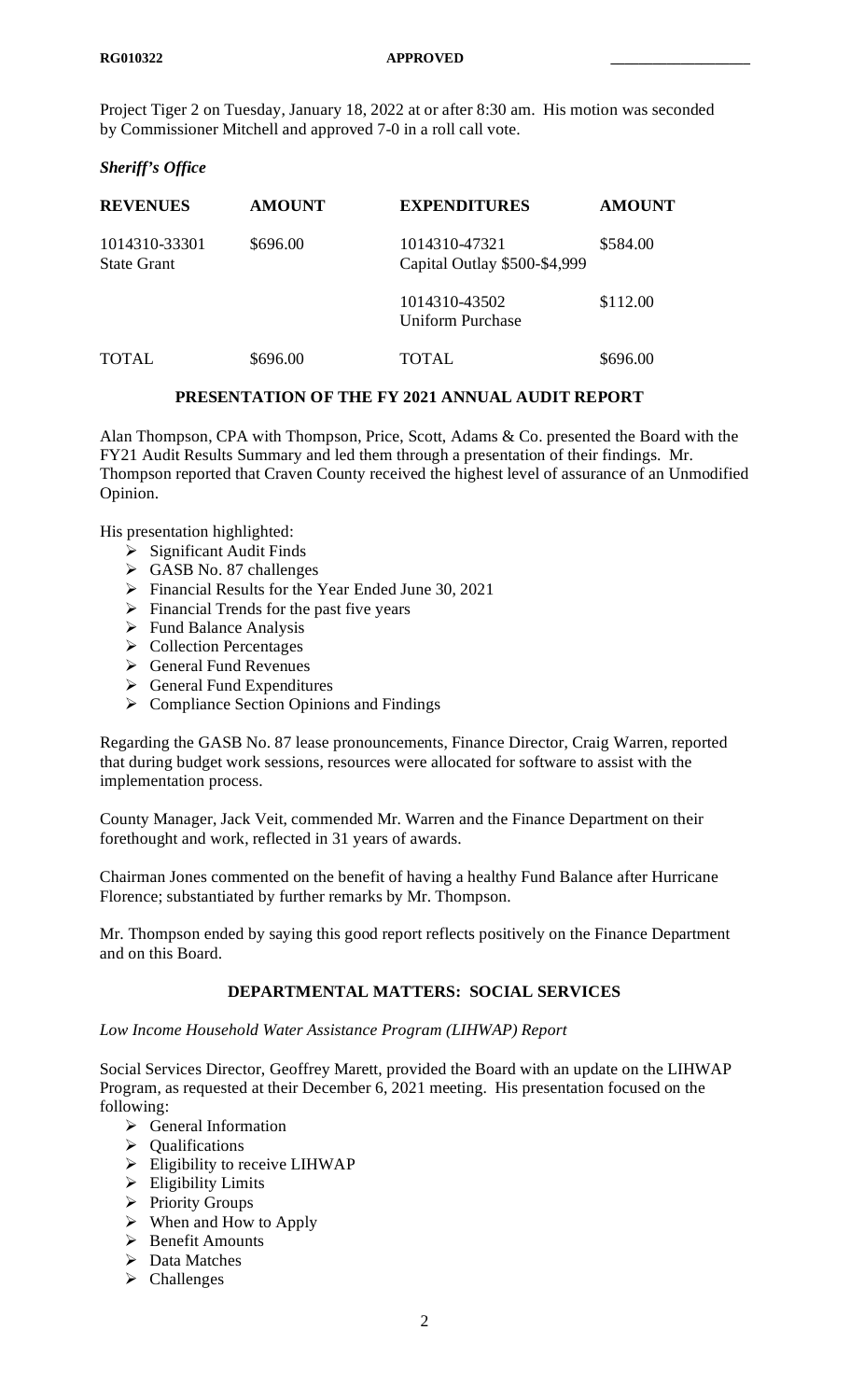$\triangleright$  Staff Update

Mr. Marett addressed several inquiries and resolved to provide further information regarding the citizen/non-citizen eligibility.

*Covid Cares Act Additional Administrative Funding for LIEAP*

Mr. Marett indicated that due to the State underspending these funds, additional Federal administrative funding received from the COVID CARES Act for Low Income Energy Assistance Program (LIEAP) would be used for building modifications that could create more office space and possible upgrades to the large meeting room in the areas of technology and cosmetic changes, that have not been done since the building first opened.

He requested the Board's approval to budget \$41,190.00 in LIEAP funding.

Commissioner Liner motioned to approve the following budget amendment, in the amount of \$41,190.00, as requested, seconded by Commissioner Mitchell and approved 7-0 in a roll call vote.

# *DSS Inc. Maint*

| <b>REVENUES</b>                          | <b>AMOUNT</b> | <b>EXPENDITURES</b>                     | <b>AMOUNT</b> |
|------------------------------------------|---------------|-----------------------------------------|---------------|
| 1015211-33415<br>Inc. Maint Staff & Ovhd | \$41,190.00   | 1015210-47302<br>C/O Other Improvements | \$41,190.00   |
| <b>TOTAL</b>                             | \$41,190.00   | TOTAL                                   | \$41,190.00   |

# **DEPARTMENTAL MATTERS: SHERIFF'S OFFICE**

# *K-9 Truck Donation*

Sheriff Chip Hughes reported the Craven County Sheriff's Office recently received a donated 2020 Ford F-150 truck from a citizen to be used for the K-9 Bureau. Sheriff Hughes requested the Board's approval to accept the truck into their current fleet, as well as assume the responsibilities that would come with this donation, such as registrations, repairs, fuel, maintenance and any other expenses that may arise in relation to this vehicle.

Commissioner Mark motioned to approve the donated truck into the Sheriff's fleet of vehicles and assume responsibility for its upkeep, seconded by Commissioner Mitchell and approved unanimously.

## *Drone Purchase*

Sheriff Hughes reported that using funds received from the State budget, the Sheriff's Office intends to purchase drones that will beneficial in a variety of ways. He stated with one night vision/thermal imaging drone and two quick deploy drones, they will be valuable assets with search and rescue missions, tactical missions, aerial crime scene photography and more.

Sheriff Hughes requested approval of a budget amendment in the amount of \$8,967.00. Commissioner McCabe motioned to approve the following budget amendment in the amount of \$8,967.00, seconded by Commissioner Smith and approved 7-0 in a roll call vote.

# *Sheriff's Office*

| <b>REVENUES</b>                     | <b>AMOUNT</b> | <b>EXPENDITURES</b>                           | <b>AMOUNT</b> |
|-------------------------------------|---------------|-----------------------------------------------|---------------|
| 1014310-33301<br><b>State Grant</b> | \$8,967.00    | 1014310-47321<br>Capital Outlay \$500-\$4,999 | \$8,967.00    |
| <b>TOTAL</b>                        | \$8,967.00    | TOTAL.                                        | \$8,967.00    |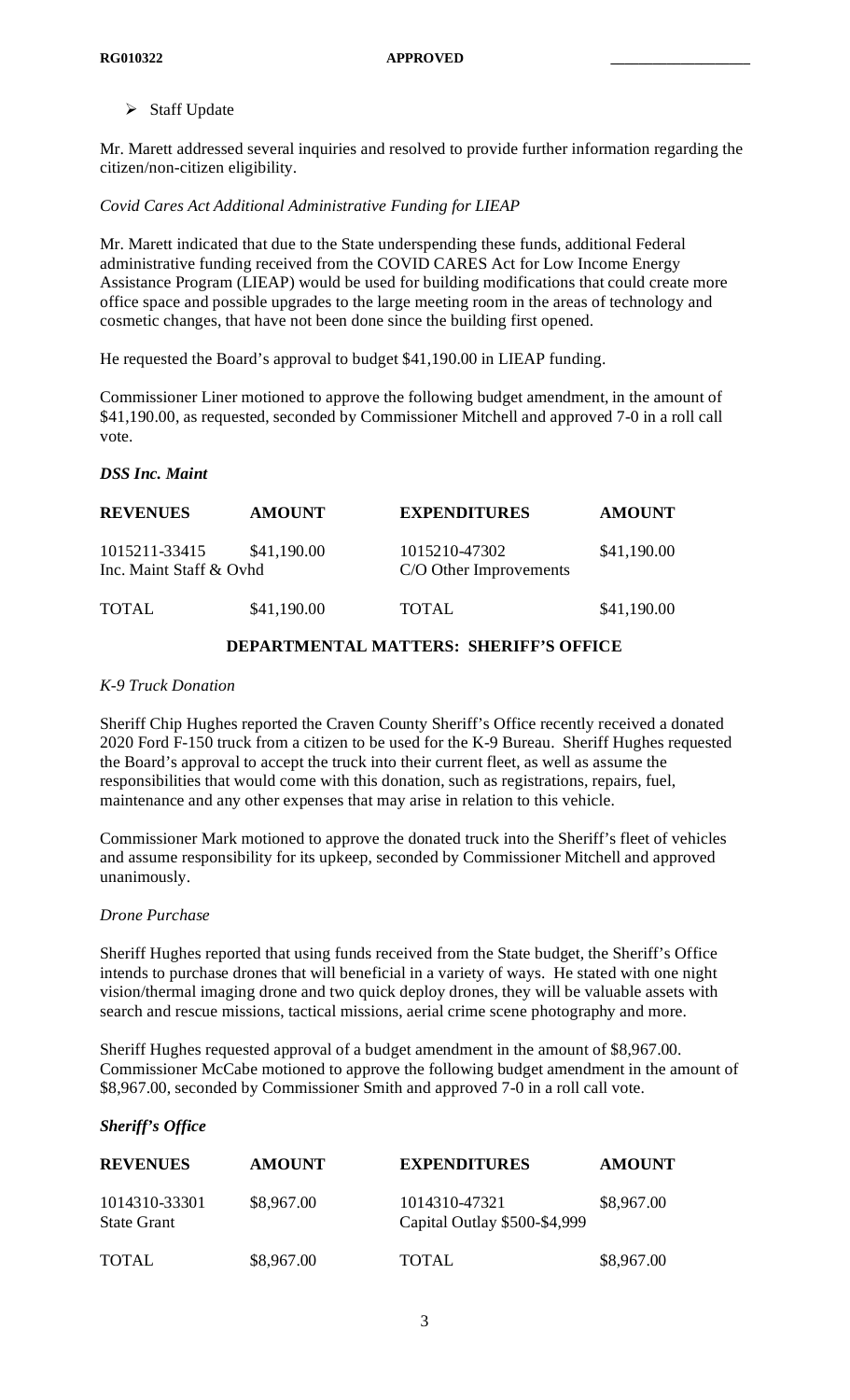#### **RG010322 APPROVED \_\_\_\_\_\_\_\_\_\_\_\_\_\_\_\_\_\_\_\_**

Sheriff Hughes reported on the heroin/opioid epidemic by stating overdoses and deaths were down in 2021. He attributed that to their aggressive enforcement and working cases backwards to identify and remove dealers. He accredited new programs and partnerships that have been put in place and funding the drug investigators as a means to keep this moving in the right direction.

## **CARTS**

# *Request to Receive Additional 5311 CARES Act Funding*

CARTS Transportation Director, Kelly Walker-Cuthrell, reported the Craven Area Rural Transit System has been awarded an additional \$299,035 in 5311 CARES Act Operating Funds, which brings the total CARES Act Rural Funding to \$1,455,685 with a period of performance end date of June 30, 2023. She indicated that CARTS anticipates using the additional funds during the FY2023 budget year.

Mrs. Cuthrell requested authorization for the Chairman to sign the agreement for a 5311 CARES Act Rural Grant Funding total of \$1,455,685.

Commissioner Mitchell motioned to authorize the Chairman to sign the updated NCDOT agreement for 5311 CARTS Act Funding, seconded by Commissioner Liner and approved unanimously.

## *Annual Review and Management Report*

Assistant CARTS Transportation Director, Roy Beeson, relayed that the Safety and Security Plan (SSP) adopted on November 19, 2018, requires an annual review to ensure all information is correct. It also requires an annual report to include: results of incident investigations and analysis; identification of possible hazardous conditions; results of inspections; established plans for handing future incidents; recommendations for SSP revisions; and analysis of department involvement in the administration of the SSP. He stated the SSP has been reviewed annually since 2018 and this is the first-time revisions have been made. A written report has been provided along with the actual report with edited revisions.

The only revisions are as follows:

- 1. Each year the cover will reflect the year that the SSP is valid for (Cover reflects 2022)
- 2. There are six focus areas (last version had seven areas)
- 3. There are 29 revenue vehicles in the fleet (32 were present in the previous version)

Mr. Beeson requested adoption of the FY2020-2021 Annual Report and Management Review.

Commissioner Mark motioned to adopt the FY20-21 SSP Annual Review of the updated 2022 CARTS SSP, as requested, seconded by Commissioner Liner and approved unanimously.

## *Public Transportation Agency Safety Plan (PTASP)*

Mr. Beeson reported this is part of an annual Federal Transit Administration (FTA) requirement and that CARTS drafted and the Commissioners approved the PTASP last year. The PTASP is the way that the FTA wants transit systems to package the safety information as part of the overall Safety Management System (SMS).

He highlighted CARTS, in concert with the NC Department of Transportation (DOT), has reviewed the PTASP for content and compliance with FTA standards. Based on the review, there were no changes to be made to the PTASP.

Mr. Beeson requested approval of the 2022 PTASP to meet the FTA and NC DOT requirements.

Commissioner Liner motioned to approve the Public Transportation Agency Safety Plan, as requested, seconded by Commissioner Mitchell and approved unanimously.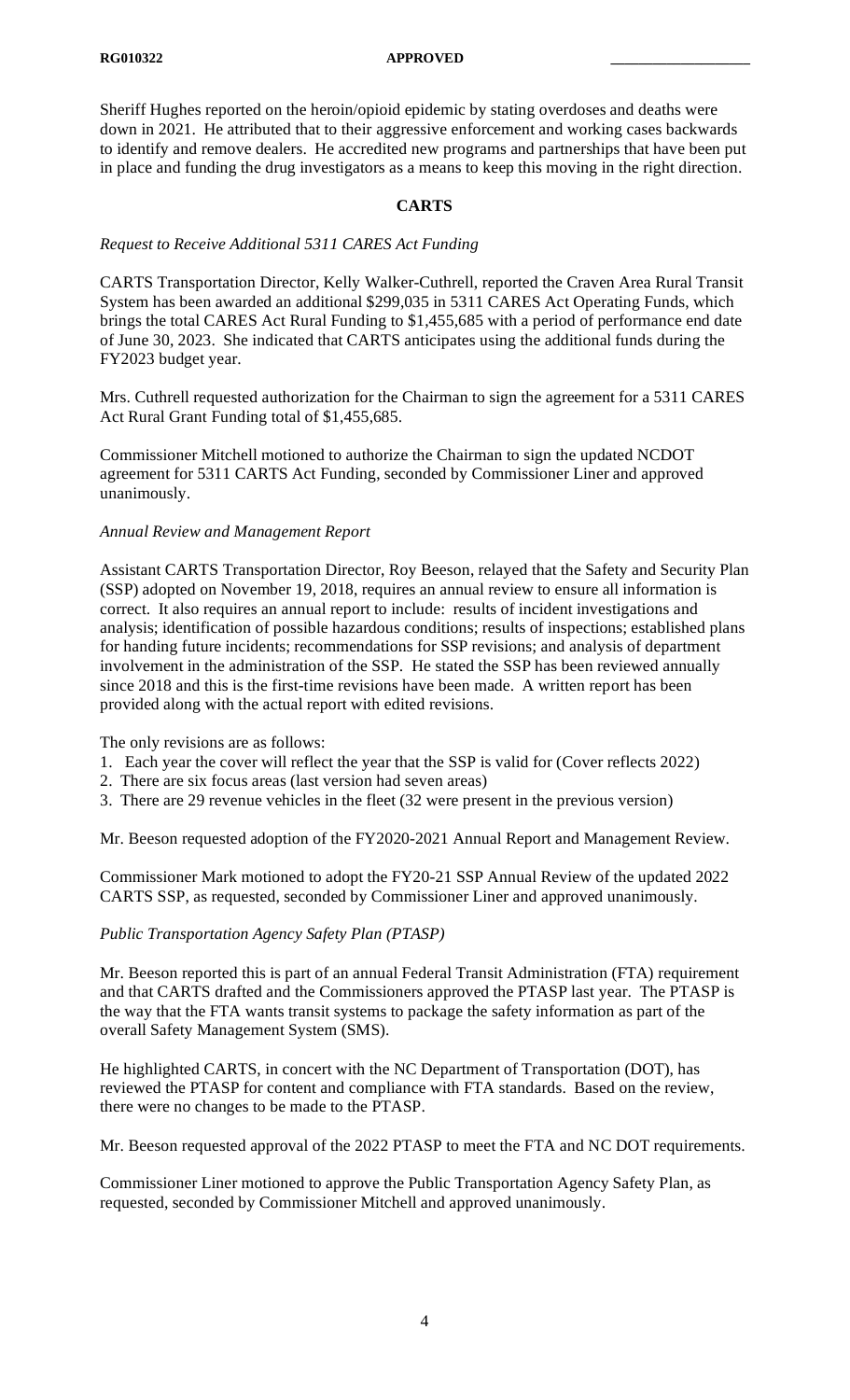# **APPOINTMENTS**

# *Pending*

Chairman Jones reviewed the following pending appointments:

- **►** Adult Care Home Advisory Committee
- ▶ Community Child Protection Team
- ▶ Craven County Clean Sweep
- Craven/Pamlico Regional Library
- $\triangleright$  JCPC Faith Community Representative seat
- $\triangleright$  Nursing Home Advisory Committee
- $\triangleright$  Regional Aging Advisory Board
- Voluntary Agriculture District Advisory Board (District 6)

## *Current*

## *Voluntary Agriculture District Advisory Board*

Commissioner Mark nominated Jackie Anderson for reappointment. Chairman Jones nominated Dale Dawson for reappointment. There being no additional nominations, both were reappointed by acclamation.

## *Fireman's Relief Fund Board of Trustees*

Commissioner Mark nominated Keith Gaskins for reappointment. There being no additional nominations, Mr. Gaskins was reappointed by acclamation.

## *Coastal Carolina Regional Airport Authority*

Commissioner Liner nominated Tyler Harris for reappointment. There being no additional nominations, Mr. Harris was reappointed by acclamation.

## *Emergency Medical Services Advisory Council*

It was the consensus of the Board to defer this appointment.

## *Upcoming*

Chairman Jones reviewed the upcoming appointments to boards and committees who have expiring terms in February/March 2022.

# **PETITIONS OF CITIZENS – GENERAL TOPICS**

There were no citizens from the public that signed up to speak.

# **COUNTY ATTORNEY'S REPORT**

County Attorney, Arey Grady, had nothing to report.

## **COUNTY MANAGER'S REPORT**

County Manager, Jack Veit, stated he was looking forward to another great year working together.

## **COMMISSIONERS' REPORTS**

Each Commissioner wished their constituents a happy, healthy new year.